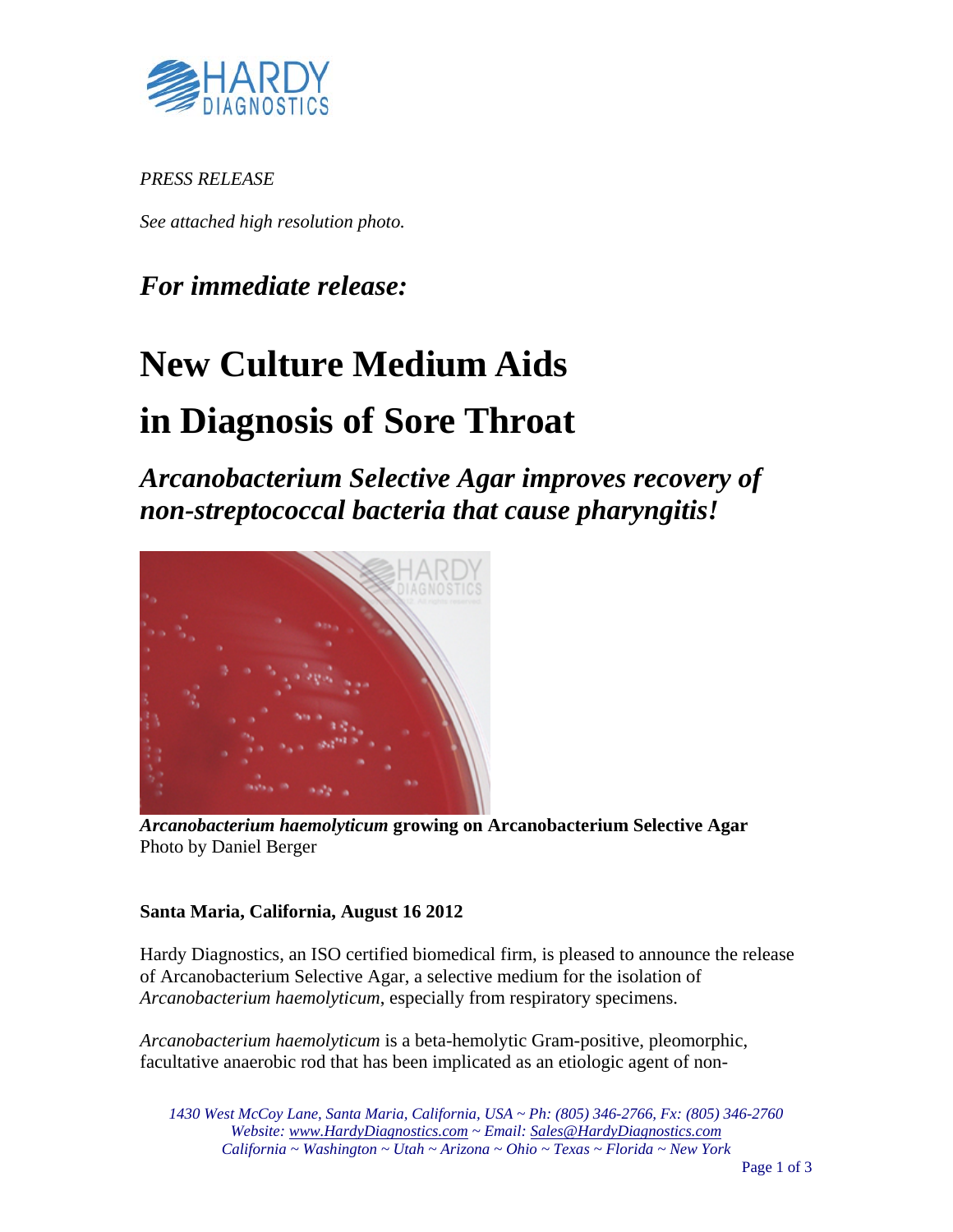

streptococcal pharyngitis, especially in adolescents and young adults. It has also been described as a cause of skin and wound infections, osteomyelitis, sepsis, central nervous system infections, endocarditis, cellulitis, sinusitis, meningitis, pharyngotonsillitis, peritonsillar abscesses, and systemic infections in all age groups.

Since the symptoms of *A. haemolyticum* pharyngitis may be confused with those of group A streptococci (GAS), diphtheria and drug allergies, it is important to screen and test for this organism appropriately, especially in instances when rapid tests or culture are negative for GAS. It is estimated that the number of throat infections caused by *A. haemolyticum* ranges from 5 to 13% compared to those caused by group A streptococci; this may be an underestimate since *A. haemolyticum* is often overlooked*.*

*A. haemolyticum* typically grows slowly and exhibits less well defined beta-hemolysis on sheep blood agar and can be easily masked by commensal throat flora or interpreted as an oral contaminant. The use of a selective medium that effectively inhibits *S. pyogenes,* as well as commensal respiratory organisms, may significantly increase the detection rate of *A. haemolyticum*.

Selective agents have been added to Arcanobacterium Selective Agar to inhibit *Streptococcus pyogenes* and normal oral flora without affecting the growth of *Arcanobacterium haemolyticum*.

Available as a mono or bi-plate. The bi-plate includes Group A Beta Strep Agar.

#### **ABOUT HARDY DIAGNOSTICS**

Hardy Diagnostics is an FDA licensed and ISO 13485 certified manufacturer of medical devices for microbiological procedures in both clinical and industrial laboratories. The company produces over 3,500 products for the culture and identification of bacteria and fungi from its two manufacturing facilities in California and Ohio. Currently over 8,000 laboratories are serviced by Hardy Diagnostics throughout the nation.

The company was founded in 1980 by Jay Hardy, a Clinical Laboratory Scientist from Santa Barbara, CA. Today, Hardy Diagnostics maintains eight distribution centers throughout the U.S. and exports products to over 30 foreign distributors.

The company's mission is to partner with its laboratory customers to prevent and diagnose disease. For more information, visit www.HardyDiagnostics.com.